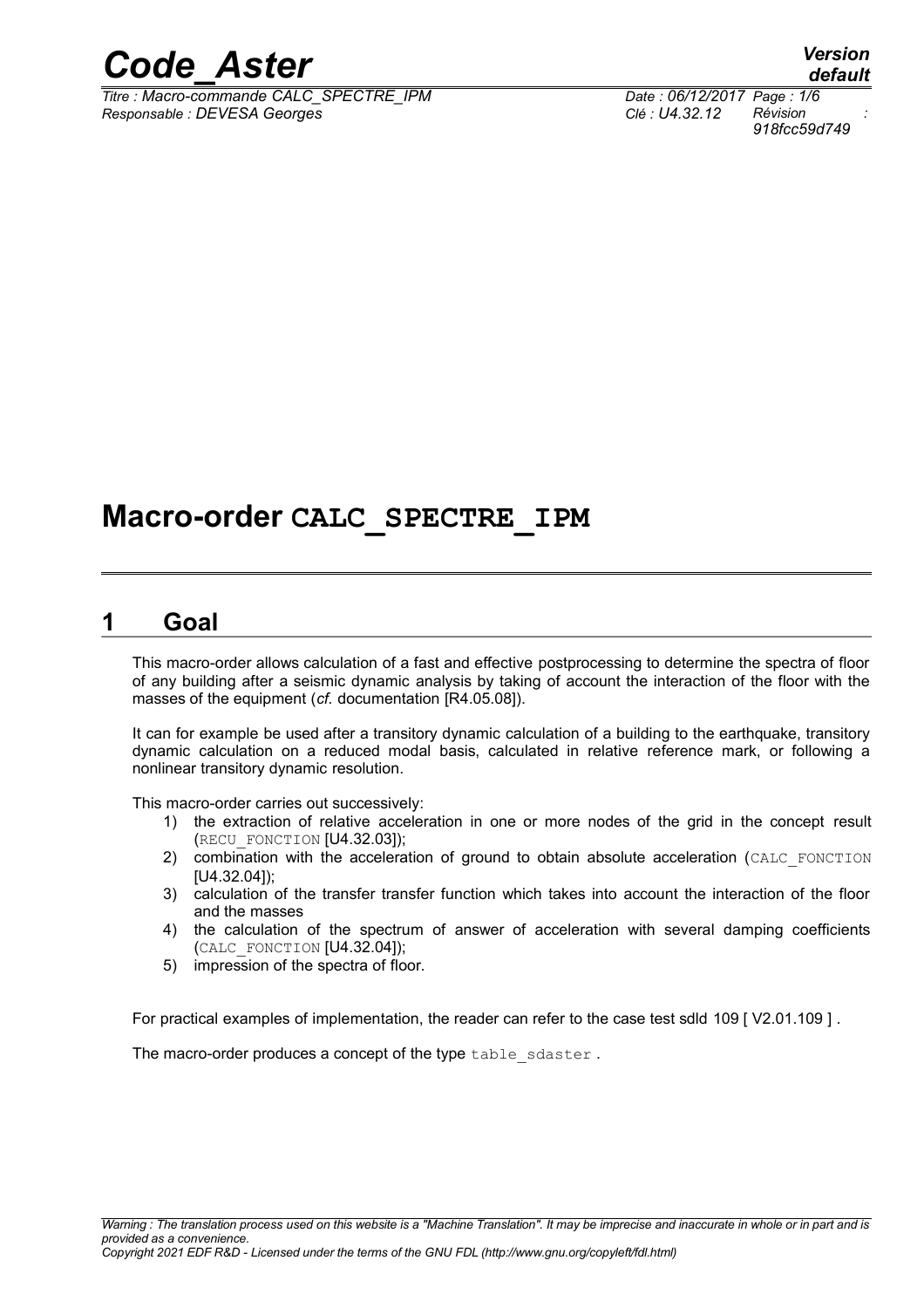*Titre : Macro-commande CALC\_SPECTRE\_IPM Date : 06/12/2017 Page : 2/6 Responsable : DEVESA Georges Clé : U4.32.12 Révision :*

# *918fcc59d749*

# **2 Syntax**

|             | table sdaster = CALC_SPECTRE_IPM (                                                                                 |                                                                                                     |                                                                                                                                                                  |                                              |
|-------------|--------------------------------------------------------------------------------------------------------------------|-----------------------------------------------------------------------------------------------------|------------------------------------------------------------------------------------------------------------------------------------------------------------------|----------------------------------------------|
| ♦           | GRID<br>$=$                                                                                                        | my                                                                                                  |                                                                                                                                                                  | [grid]                                       |
|             | EQUIPMENT                                                                                                          | $=$ F (<br>NAME<br>## if Well informed GRID :                                                       | $=$ floor                                                                                                                                                        | $\lceil KN \rceil$                           |
|             | $\bullet$                                                                                                          | GROUP NO<br>## if Nonwell informed GRID :                                                           | $= 1$ gno $[1$ gr noeud]                                                                                                                                         |                                              |
|             |                                                                                                                    | <b>NODE</b>                                                                                         | $= 1$ no                                                                                                                                                         | [1 noeud]                                    |
|             |                                                                                                                    | RAPPORT MASSE TOTALE<br>COEF MASS EQUIP<br>FREQ EQUIP<br>FREQ SUPPORT<br>AMOR EQUIP<br>AMOR SUPPORT | $= r$ mass<br>$=$ $\text{coeff}_\text{rap}$ mas $[1_R]$ ,<br>$=$ modes_equip $[1_R]$ ,<br>$=$ freq support $[R]$ ,<br>$=$ amor equip $[1 R]$ ,<br>= amor_support | $[R]$ ,<br>$[R]$ ,                           |
|             | CALCULATION                                                                                                        | $=$ / $'$ ABSOLUTE'<br>/ 'RELATIVE'                                                                 |                                                                                                                                                                  |                                              |
| ◆<br>♦<br>♦ | AMOR_SPEC = $l$ _amor<br>LIST_INST = $l$ inst<br>/ FREQ = = $l$ _fr<br>/ FREQ = = $l$ = $l$<br>/ LIST FREQ = lfreq |                                                                                                     |                                                                                                                                                                  | [1 R]<br>[liststr8]<br>$[1 R]$<br>[liststr8] |
| ٠           | NORMALIZES<br>$RESU = F$ (                                                                                         | R                                                                                                   |                                                                                                                                                                  | [R]                                          |
|             |                                                                                                                    | 'TABLE'                                                                                             | $=$                                                                                                                                                              | [table sdaster]                              |
| ٠           | ACCE Z                                                                                                             | $\#$ if CALCULATION = ' RELATIF':<br>$=$ ac $z$                                                     |                                                                                                                                                                  | [function]                                   |
| ♦<br>♦      | TOLE INIT $= 1e-3$<br>CORR INIT<br>$\lambda$                                                                       | $=$<br>$\sqrt{2}$<br>'NOT'<br>'YES'                                                                 |                                                                                                                                                                  | $\lceil R \rceil$<br>[DEFECT]                |

*default*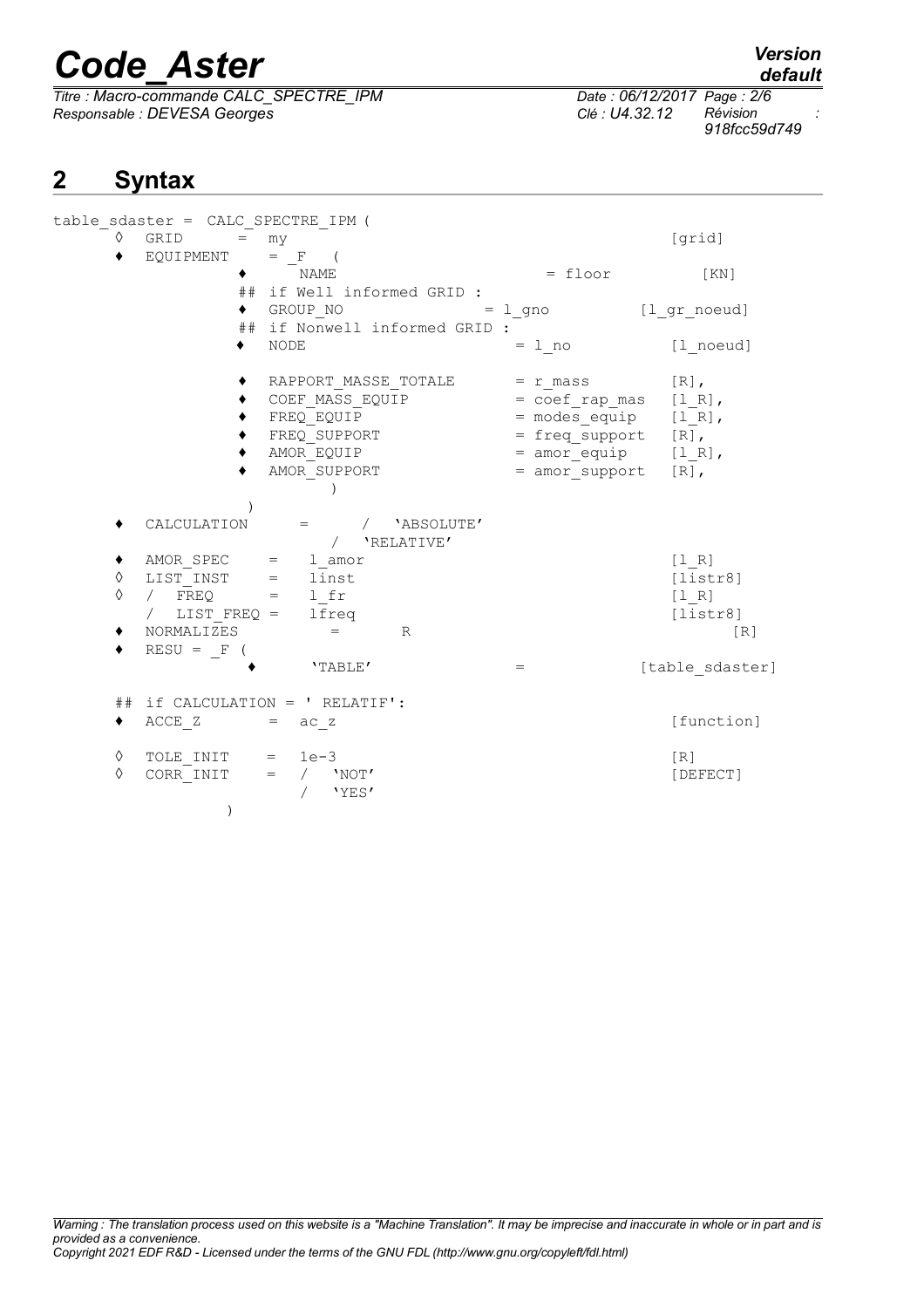*Titre : Macro-commande CALC\_SPECTRE\_IPM Date : 06/12/2017 Page : 3/6 Responsable : DEVESA Georges Clé : U4.32.12 Révision :*

*918fcc59d749*

# **3 Operands**

The classical postprocessing of a seismic analysis in transitory dynamics consists in carrying out following calculations:

- The spectrum of floor obtained starting from absolute accelerations, for the direction *Z* , calculated in a specified node of the grid (for example in the case of model "a skewer");
- Three operators of *Code Aster* can produce concepts result correspondent with transitory dynamic calculations:
	- DYNA TRAN MODAL [U4.53.21] produced a concept resu gene, including the fields of acceleration and relative displacements. In this case, one must add accelerations of ground to obtain accelerations absolute, necessary to the calculation of the spectrum of floor.
	- CALC MISS  $[U7.03.12]$  produced a concept dyna trans, including the fields of acceleration and absolute displacements. In this case, accelerations are directly employed for the calculation of the spectrum of floor; conversely, the deduction of displacements of ground is obligatory (with being read with the order LIRE FONCTION  $[U4.32.02]$  since a specific file given by its logical unit) to obtain relative displacements.
	- DYNA\_NON\_LINE [U4.53.01]. The treatment is then the same one as for the preceding point.

Here a general diagram of the calculation algorithm of this macro-order: *Buckle #1 on the floors*

• *Recovery of the properties support and equipment*

- *Buckle #2 on the nodes of floor*
	- *• Recovery of the functions accelerations relating to the nodes: RECU\_FONCTION*
	- *• If relative calculation*

*Combination or not with the function of acceleration of the ground: CALC\_FONCTION/COMB*

- *• Calculation D E the transfer transfer function*
- *• Calculation of the spectrum of answer, with specified values of frequencies and of damping with CALC\_FONCTION/SPEC\_OSCI*
- *• Impression of the spectrum of acceleration for each node : IMPR\_FONCTION*

#### *End of the loop #2 End of the loop #1*

The taking into account of intEraction floor-mass is done thanks to the transformation of acceleration measured to the node NR by a transfer transfer function. This transfer transfer function converts the response of a model A to a model B, as illustrated on the figure below. Documentation R4.07.05 give more complete explanations of the method and assumptions.

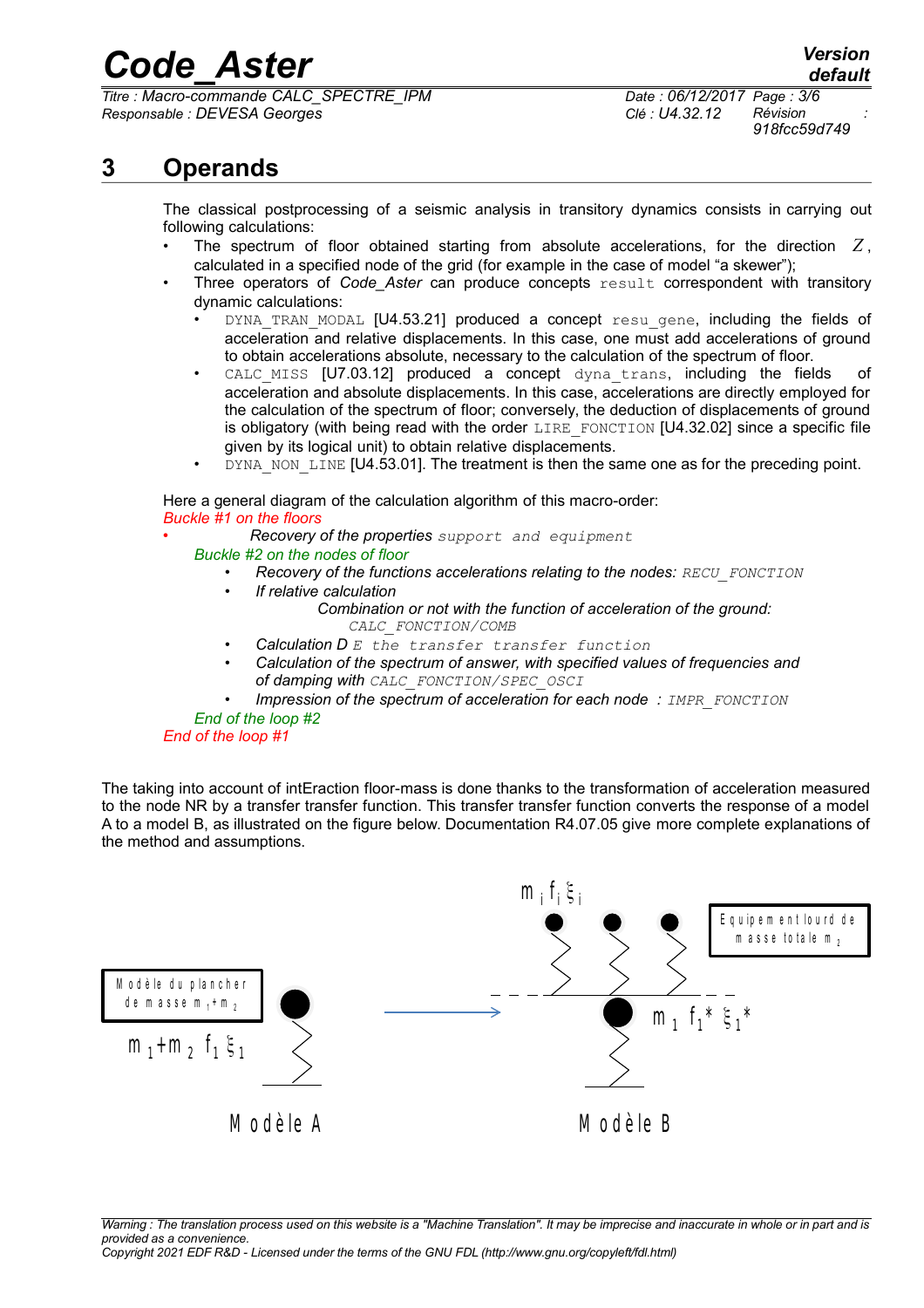$\overline{T}$ itre : Macro-commande CALC\_SPECTRE\_IPM *Responsable : DEVESA Georges Clé : U4.32.12 Révision :*

*918fcc59d749*

# **3.1 Keyword GRID**

This keyword corresponds to the grid read by the operator  $LIRE$  MAILLAGE [U4.21.01]. This key word is optional. The knowledge of the grid is necessary only if the user uses the singleended spanner word GROUP NO key word factor FLOOR. Indeed as described in the preceding algorithm, the treatment is carried out on the nodes and if the user directly gives the name of the nodes present in the table the grid is not necessary.

#### **3.2 Keyword FLOOR**

This keyword is obligatory to define the names of the floors, where the spectra will be calculated. These names will be employés to select or filter the parameters of posting in the structure of table produced by the macro-order table sdaster.

#### **3.2.1 Operand NAME**

This obligatory operand makes it possible to name the floor considered.

#### **3.2.2 OperandS NODE / GROUP\_NO**

ItS operandS allowstent to define the nodes (individually or by groups) component the floor where the spectra will be calculated. It is possible to inform GROUP\_NO if the grid were indicated.

#### **3.2.3 Keyword RAP\_MASS**

It is the report of the masses of the equipment compared to the mass of the floor  $\lambda = \frac{m_2}{m_1}$  $\frac{2}{m_1}$  . It is understood between 0 and 1.

# **3.2.4 Keyword RAP\_MASS\_COEFF**

It is the list of the reports of the individual masses  $\alpha_i$  of each equipment compared to the total mass of equipment  $m_i = \alpha_i m_2$  . The sum of the coefficients must be equal to 1.

#### **3.2.5 Keyword FREQ\_SUPP**

This keyword defines the frequency of the support  $\,\overline{f}_1\,$  model A.

#### **3.2.6 Keyword FREQ\_EQUI**

This keyword defines the list of the frequencies of the equipment.  $\left| f \right|_i$  .

#### **3.2.7 Keyword AMOR \_SUPP**

This keyword defines the damping of the support  $\vert \xi_1 \vert$  .

#### **3.2.8 Keyword AMOR \_EQUI**

This keyword defines the list of depreciation of the equipment  $\mathcal{E}_i$  .

# **3.3 Keyword CALCULATION**

*Warning : The translation process used on this website is a "Machine Translation". It may be imprecise and inaccurate in whole or in part and is provided as a convenience. Copyright 2021 EDF R&D - Licensed under the terms of the GNU FDL (http://www.gnu.org/copyleft/fdl.html)*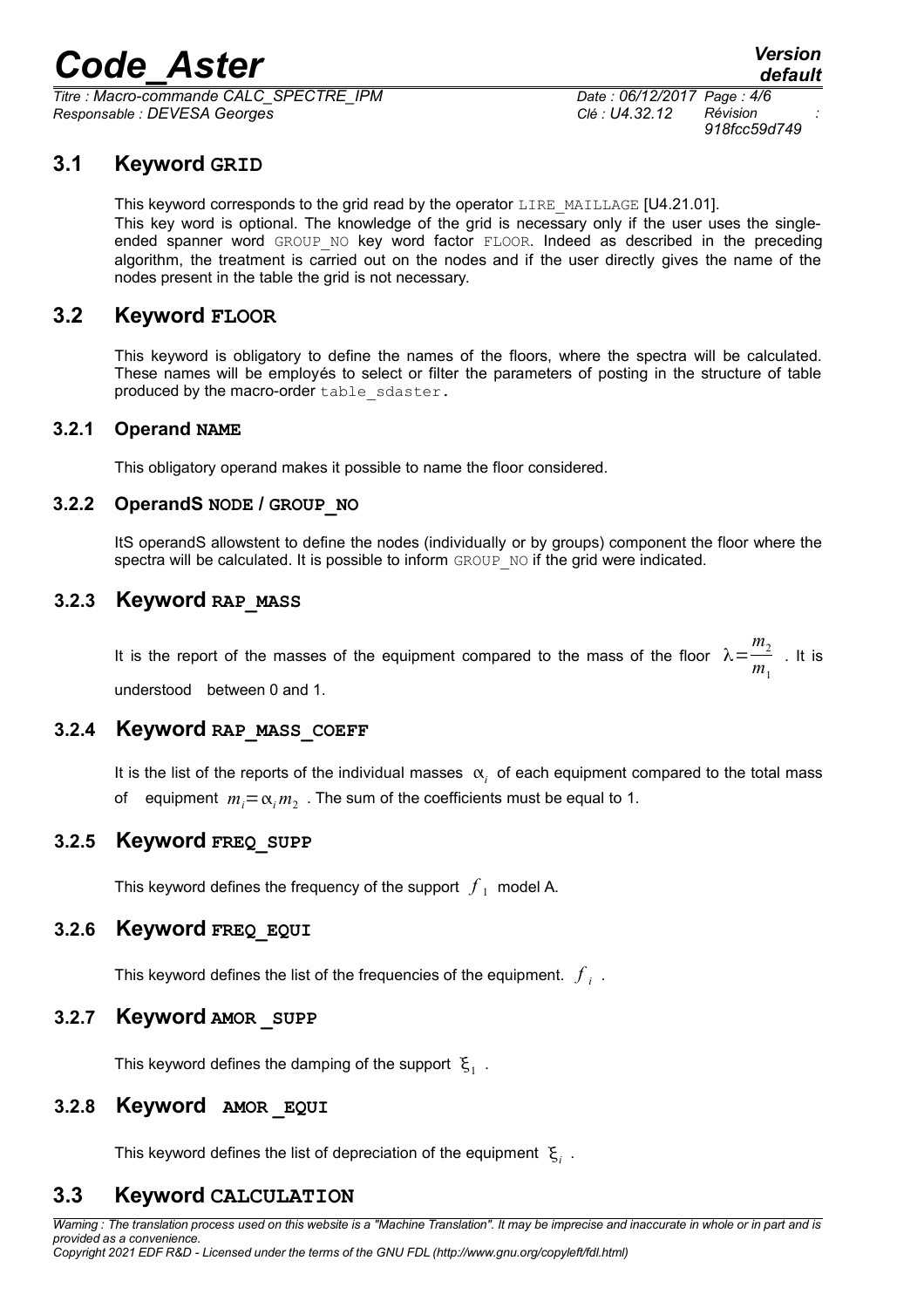*Titre : Macro-commande CALC\_SPECTRE\_IPM Date : 06/12/2017 Page : 5/6 Responsable : DEVESA Georges Clé : U4.32.12 Révision :*

*918fcc59d749*

This obligatory keyword makes it possible to define the nature of the transitory dynamic calculation employed for postprocessing: in the absolute reference mark ( 'ABSOLUTE' ) or the relative reference mark ( 'RELATIVE' ).

# **3.4 Operand AMOR\_SPEC**

This obligatory operand makes it possible to define the values of the damping coefficient reduces employed in the calculation of the spectral response. See also CALC\_FONCTION [U4.32.04], keyword SPEC\_OSCI.

# **3.5 Operand LIST\_INST**

This operand optional makes it possible to specify the list, produced by DEFI\_LIST\_REEL [U4.34.01], defining all the steps of time for the transitory calculation of dynamics.

# **3.6 Operand FREQ / LIST\_FREQ**

 $\angle$   $\Diamond$  FREQ = L FR

/  $\Diamond$  LIST FREQ = LFREQ

List of frequencies defined beforehand by a concept listr8.

This operand optional makes it possible to define the values of frequencies, to see too CALC\_FONCTION [U4.32.04], keyword SPEC\_OSCI.

# **3.7 Operand NORMALIZES**

#### $= R$  NORMALIZES

The spectrum of answer will be standardized by the value *r* (value of pseudo-acceleration). The calculations are done in most case in Units of the International System (USI) and the histories of accelerations are often given in unit  $m/s^2$ . The spectra of answers are generally given with  $g = 9.81 \text{ m/s}^2$ .

Thus, this obligatory operand NORMALIZES can be used as conversion ratio of units between calculated accelerations and the spectrum of answer, see too CALC\_FONCTION [U4.32.04], keyword SPEC\_OSCI.

# **3.8 Keyword RESU**

This obligatory keyword makes it possible to specify them data input where nodal accelerations are extracted .

♦ 'TABLE' = [TABLE\_SDASTER]

LE postprocessing is carried out starting from a table containing the results to read. Typically, a table of observation deduced from a transitory calculation of dynamics.

# **3.8.1 Keyword ACCE\_Z**

♦ ACCE\_Z = /AC\_Z [FUNCTION]

In this case CALCULATION =  $'$  RELATIVE', the user must provide the function of acceleration of ground, definite on the same list of moments, in each direction of space, in order to combine them with relative accelerations to calculate absolute accelerations.

# **3.9 Operand TOLE\_INIT**

◊ TOLE\_INIT = 1e-3